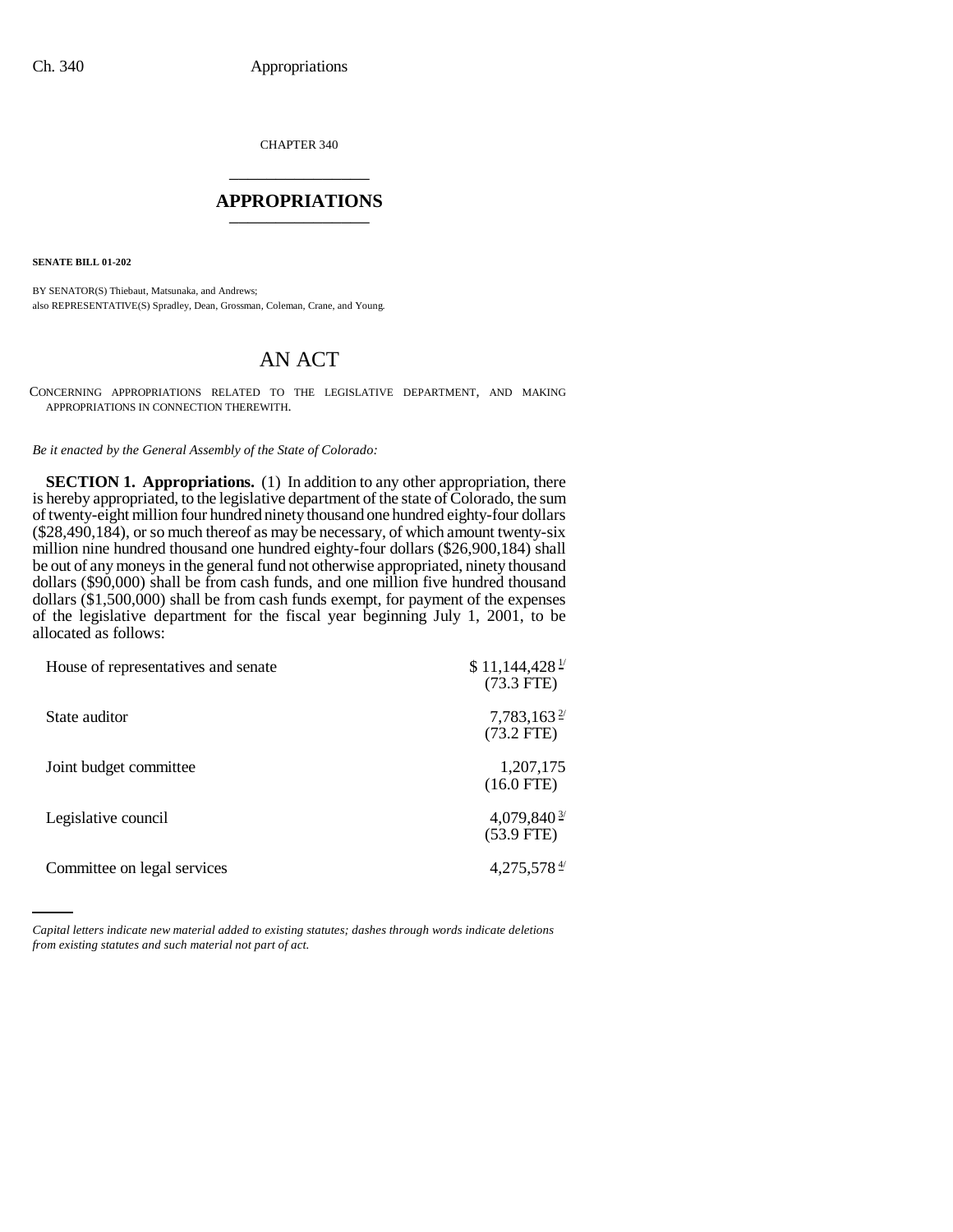| Appropriations               | Ch. 340      |
|------------------------------|--------------|
|                              | $(56.0$ FTE) |
| Total legislative department | \$28,490,184 |

- $\frac{1}{2}$  Of this amount, \$90,000 is appropriated out of cash funds generated by the joint bill room and \$11,054,428 is appropriated out of the general fund.
- In addition, of this amount, \$105,780 represents the amount necessary for an increase in the number of hours for legislative aides from 330 hours to 425 hours per session. It is the intent of the general assembly that funding for this increase would be from any unexpended and unencumbered funds in the general assembly's budget as of December 1, 2001, as determined by the executive committee of the general assembly.<br><sup>2/</sup> Of this amount, \$6,283,163 is appropriated out of the general fund and \$1,500,000
- is appropriated out of cash funds exempt received from the department of human services for evaluation of the works program pursuant to section 26-2-723, Colorado Revised Statutes.
- $\frac{3}{2}$  For the 2001-02 fiscal year only, the amount appropriated to the legislative council does not include \$101,188, which amount is included in the appropriation to the reapportionment commission made in subsection (2) of this section for salaries of legislative council employees on loan to the commission.
- $\frac{4}{3}$  For the 2001-02 fiscal year only, the amount appropriated for the committee on legal services does not include \$44,916, which amount is included in the appropriation to the reapportionment commission made in subsection (2) of this section for salaries of employees of the office of legislative legal services on loan to the commission.

In addition, it is anticipated that, during the 2001-02 fiscal year, the tax levy on civil actions provided for in section 2-5-119, Colorado Revised Statutes, will return approximately \$250,000 to the general fund to offset expenses of the revision of statutes by the office of legislative legal services.

(2) In addition to any other appropriation, there is hereby appropriated, to the specified agencies, the sum of eight hundred two thousand seven hundred ninety-two dollars (\$802,792), or so much thereof as may be necessary, out of any moneys in the general fund not otherwise appropriated, for payment of expenses related to the reapportionment of state legislative and congressional districts for the fiscal year beginning July 1, 2001, to be allocated as follows:

| Reapportionment commission                         | $$602,792$ <sup>1/</sup> |
|----------------------------------------------------|--------------------------|
| Legislative department to be allocated as follows: |                          |

|        | House of representatives | $$100,000^2$    |
|--------|--------------------------|-----------------|
|        | Senate                   | $$100,000^{27}$ |
| Total: |                          | \$ 802,792      |

 $\frac{1}{2}$  It is estimated that \$125,000 of this amount will be necessary for legal expenses and consulting services. Upon filing by the reapportionment commission of the final approved plan with the secretary of state pursuant to section 48 (1) (e) of article  $\bar{V}$  of the state constitution, any unexpended and unencumbered balances of